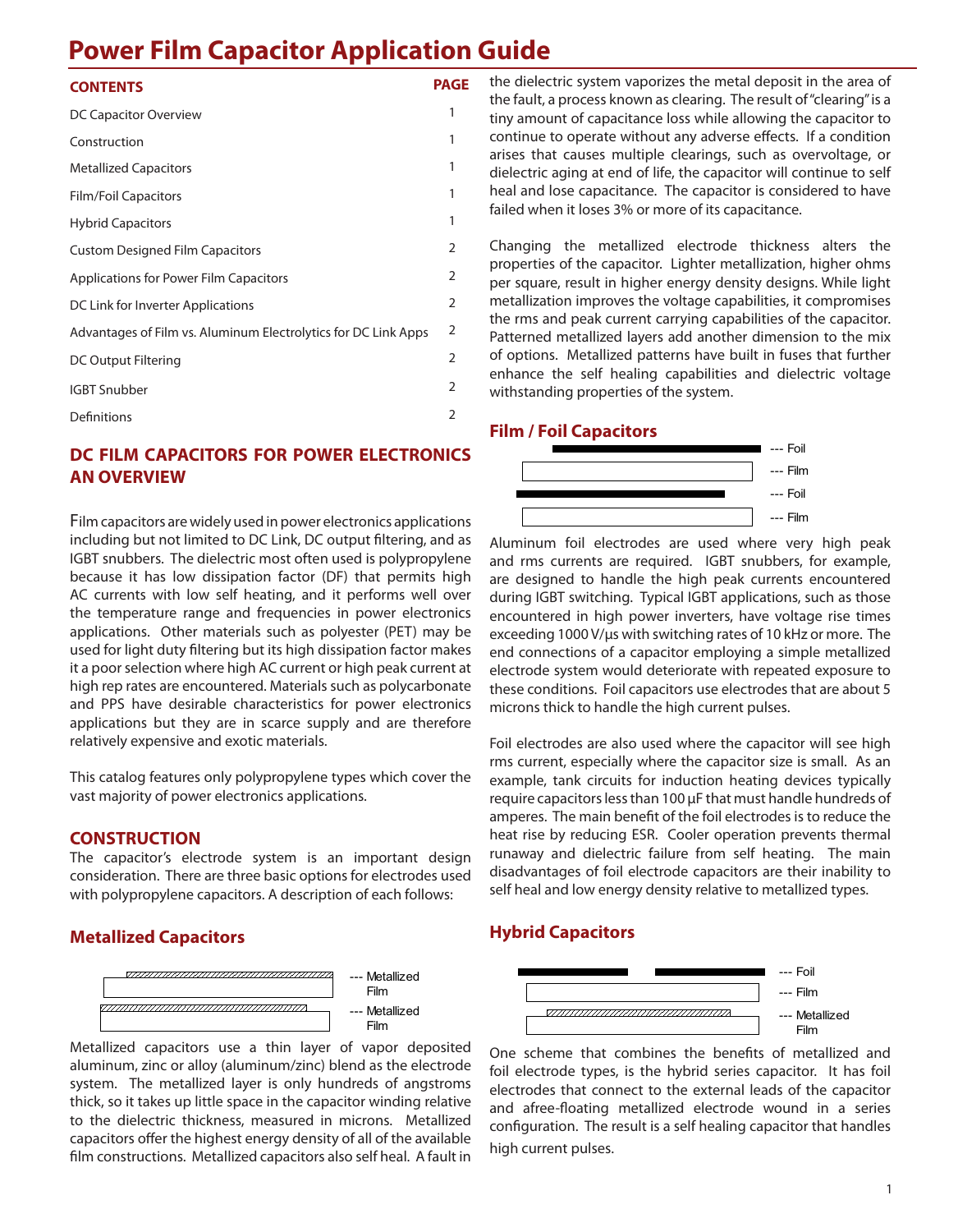With all of these variables at play, the choice of dielectric, electrode metals, electrode thickness and metallized pattern must be considered to optimize the capacitor's performance for a specific application.

#### **CUSTOM DESIGNED FILM CAPACITORS**

This catalog offers standard capacitor products for use in common power electronics applications. Inverter design engineers are often challenged with finding a capacitor that takes them out of the realm of standard catalog items. Packaging a capacitor to accommodate a physical bus structure is a common design challenge. Designing for a specific ripple current rating and life expectancy at a given ambient temperature is another consideration that usually requires custom solution. CDE is highly experienced in custom capacitor design and manufacturing. Where possible, we "repackage" standard materials to meet specific customer requirements.

## **APPLICATIONS for POWER FILM CAPACITORS**

The most common applications for DC film capacitors in power electronics are DC Link, DC Filtering and snubbers for IGBT modules. A brief description of each application follows:

## **DC Link for Inverter Applications**

Large value capacitors are used as the energy storage element or DC-Link at the DC input to the inverter. The size of the DC Link depends on the amount of AC energy it must absorb to maintain required ripple current at the DC line and the level of rms current it can handle because of ESR heating.



DC Link Capacitor

Aluminum Electrolytic capacitors offer greater capacitance per unit volume and higher energy densities compared with film. The trade-off is that the much higher ESR of aluminum electrolytic capacitors often results in capacitor banks that are oversized to handle the ripple current requirements. Polypropylene film capacitors have much lower ESR to handle the AC ripple without overheating. Film technology advantages over electrolytics are listed below.

# **Advantages of Film Capacitors versus Aluminum Electrolytics for DC Link Applications**

- Two times the voltage capability frees you from series capacitors and voltage balancing resistors.
- Three times the ripple current capability frees you from needing excess cap to handle ripple.
- Dry construction frees you from the explosive failures with liquid electrolyte.
- Solid encapsulation delivers higher shock and vibration withstanding.
- Non-polar dielectric delivers reverse-proof mounting and AC withstanding.

## **DC Output Filtering**

Film capacitors are widely used for DC filtering in power supplies. Their function is to smooth out the DC voltage waveform after rectification.



## **IGBT Snubber**

As with all switching devices, IGBTs are subjected to voltage transients during turn-off operation. Voltage transients result from energy trapped in the circuit's stray inductance. The amount of voltage overshoot is dependent on the amount of stray inductance and the switching speed (dV/dt) of the IGBT. Fortunately, there are ways to protect IGBTs and other switching devices from over voltage; the most common is to use a snubber capacitor across the switch to divert the inductive current. IGBT snubbers may be terminated with lugs for direct mount across the IGBT to minimize added inductance.

# **DEFINITIONS**

## **Capacitance (C)**

Nominal capacitance typically given at 25 ºC and 1 kHz in units of microfarad (μF)

## **Capacitance Tolerance**

Range in percent for which the capacitance may differ from rated capacitance as measured at 25 ºC and 1 kHz. This range results from variances in materials and manufacturing processes rather than from temperature and or frequency characteristics. The standard manufacturing tolerance for polypropylene capacitors is  $\pm$  10% or "K" tolerance. Tighter tolerance of  $\pm$  5%, "J" tolerance, can be achieved for polypropylene, usually at a slightly higher cost.

#### **Temperature Coefficient**

The temperature coefficient is the average capacitance change per ºC over a specified temperature range.



# **Capacitive Reactance** (X<sub>c</sub>)

The reactance is the capacitor's opposition to passing AC current. It is inversely proportional to frequency and capacitance.

$$
X_c = \frac{1}{2\pi fC}
$$